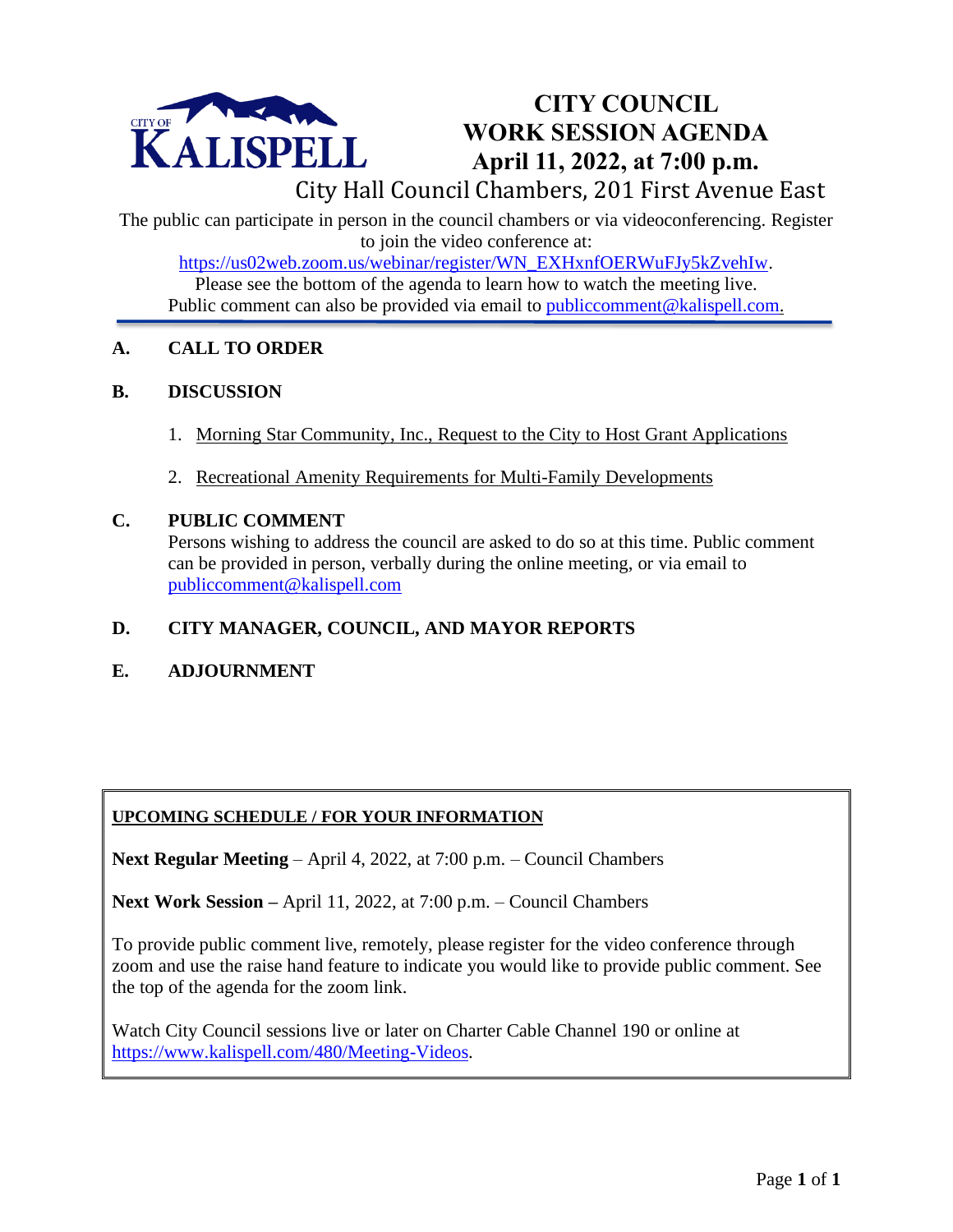

| <b>REPORT TO:</b> | Doug Russell, City Manager                  |
|-------------------|---------------------------------------------|
| <b>FROM:</b>      | Jarod Nygren, Development Services Director |
| <b>SUBJECT:</b>   | Morning Star Community, Inc. Grant Request  |
| DATE:             | April 11, 2022 (Work session)               |

**BACKGROUND:** NeighborWorks Montana, on behalf of Morning Star Community, Inc., is requesting that the City of Kalispell serve as a host for the submittal of a Department of Natural Resources (DNRC) Renewable Resources Grant Loan Program (RRGL) Grant and Montana Coal Endowment Program (MCEP) Grant application for the purpose of building the required infrastructure to connect to City sewer. Currently there are 21 septic and drain field systems that were installed in 1973 and are at the end of their useful lifetime. These grants are available only through Montana municipalities and counties and the City of Kalispell therefore has the legal authority to provide such assistance.

**RECOMMENDATION:** It is recommended that the Council consider the request and direct staff as necessary.

**ATTACHMENT:** Morning Star Request Letter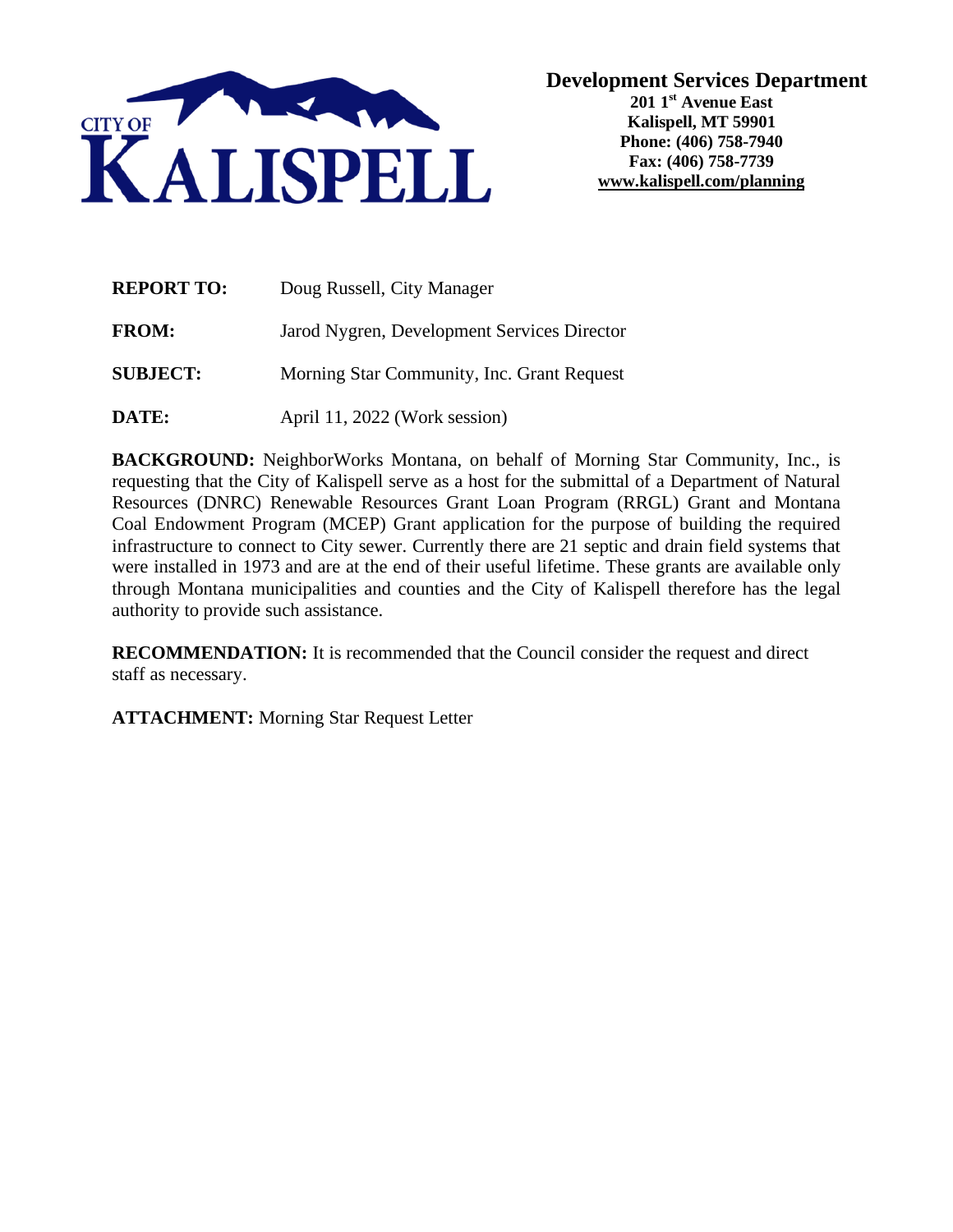March 11, 2022

The Honorable Mayor Mark Johnson **City of Kalispell** PO Box 1997 Kalispell, MT 59903

Please accept this letter as an official request to the City of Kalispell to serve as a host for the submittal of a Department of Natural Resources (DNRC) Renewable Resource Grant Loan Program (RRGL) Grant and Montana Coal Endowment Program (MCEP) application to assist with the connection of Morning Star Community, Inc. to the City's Waste-Water System.

Morning Star Community, Inc. is a 41-unit manufactured home community that is resident owned. The community is located at 1717 S Woodland, Kalispell. The community has been a resident owned community (ROC) since June 2017, they are providing residents with rent stability and permanently affordable housing.

Currently, Morning Star Community operates 21 septic and drain field systems that were installed in 1973 (49 years old) and are at the end of their useful life. As part of this request, Morning Star Community, Inc is requesting to be annexed into the City of Kalispell and connect to public facilities for wastewater.

NeighborWorks Montana (NWMT) provides technical assistance to the community and is working in conjunction with the DNRC and Department of Commerce on predevelopment activities to be completed for the project and produce a Preliminary Engineering Report (PER) by May 1<sup>x</sup> for the grant deadlines. NWMT will assist in the writing and management of the RRGL & MCEP grants, if approved, and continue to provide technical assistance oversight through the project.

Please let us know what we can do to further explore the possibility of this request. NWMT Staff previously met with the City Community Development and Planning and Public Works Staff to discuss the conceptual plans and funding requirements for the project. We are excited for the next conversations to move the project forward in concert with the City of Kalispeli.

Thank you in advance for your consideration.

Sincerely,

aure Mostano

Laurie Westendorf, Morning Star Community, Inc. Board President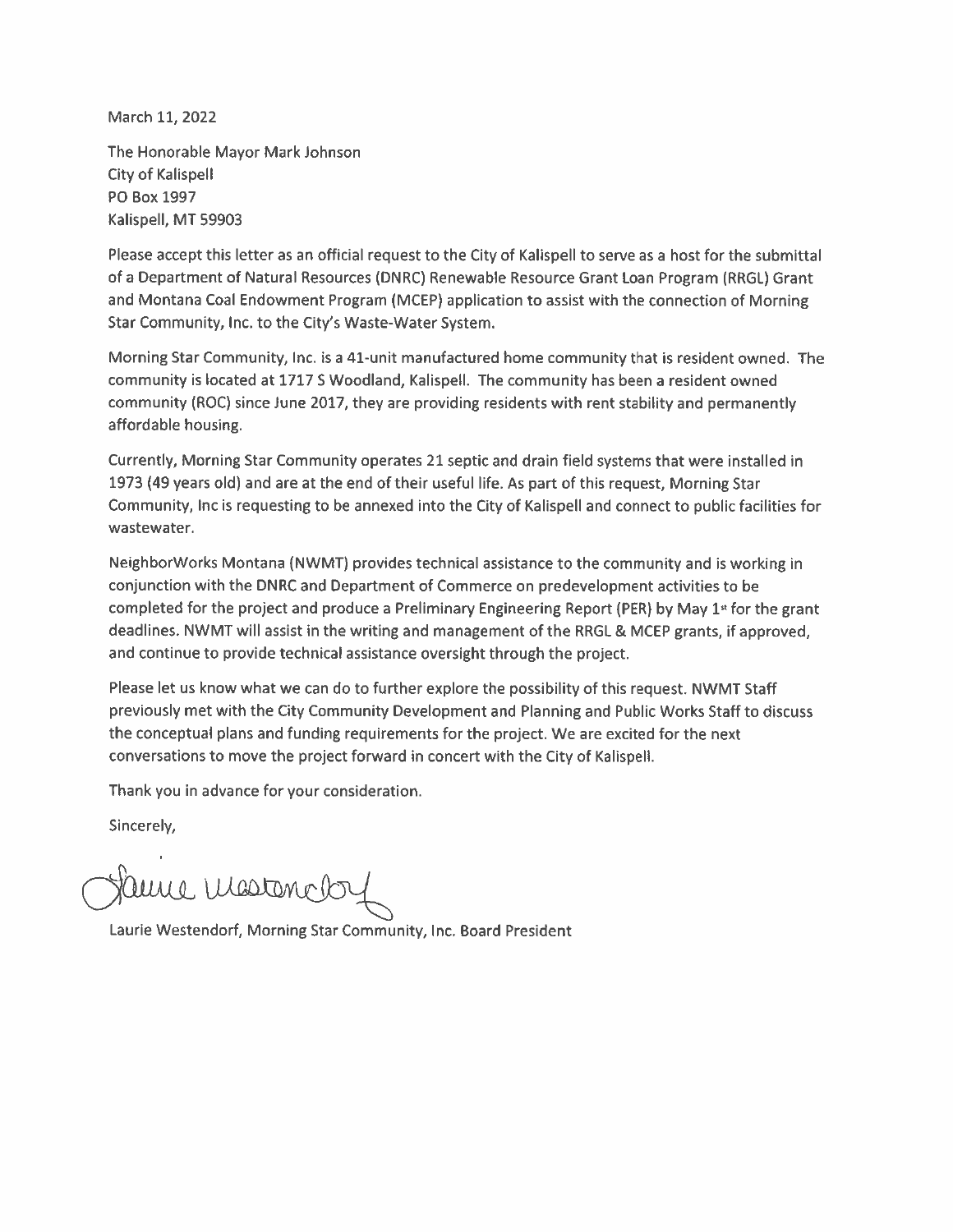

| <b>REPORT TO:</b> | Doug Russell, City Manager                  |  |
|-------------------|---------------------------------------------|--|
| <b>FROM:</b>      | Jarod Nygren, Development Services Director |  |
| <b>SUBJECT:</b>   | <b>Recreational Amenity Requirement</b>     |  |
| DATE:             | April 11, 2022 (Work session)               |  |

**BACKGROUND:** At a previous Council meeting on October 25, 2021, there was discussion about the recreational amenity requirements for multi-family developments (Section 27.34.060). At that time the Council decided they would like to digest what they had learned and continue discussion at another meeting in the future. During the April 11, 2022, meeting staff will present the methodology for determining the recreational amenity requirement for a specific multifamily development and provide options for the Council to consider moving forward.

**RECOMMENDATION:** It is recommended that the Council receive the report and direct the staff as needed.

**ATTACHMENTS:** Meridian Apartments Recreational Amenity Proposed Ordinance Updates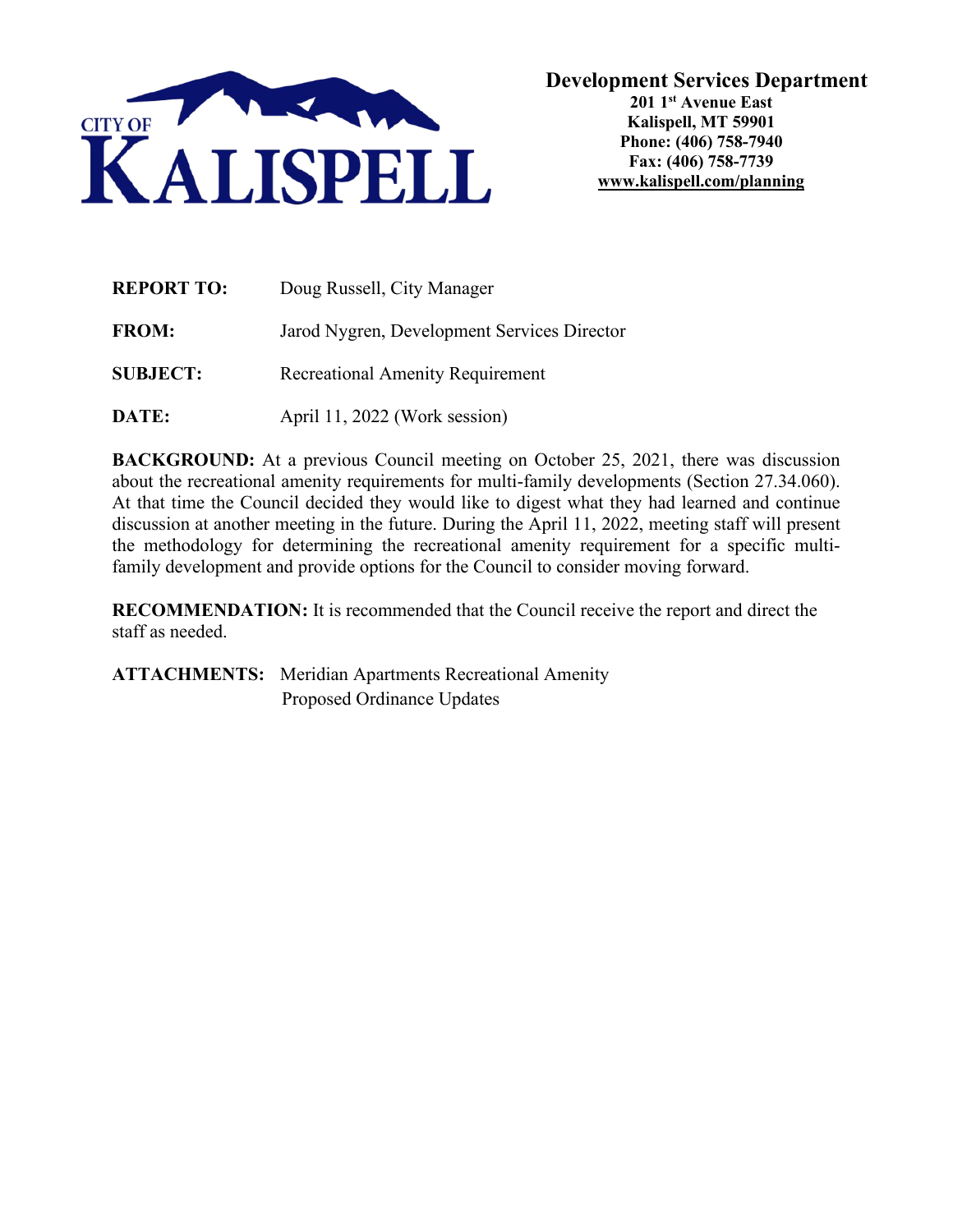# Meridian Court Apartments Breakdown

| <b>Purchase Price:</b>      | \$540,000.00 |  |
|-----------------------------|--------------|--|
| Land Area:                  | 182,430 s.f. |  |
| Price Per square foot:      | \$2.96       |  |
|                             |              |  |
| Price per 500 s.f. of land: | \$1,480.00   |  |
| Number of units:            | 144          |  |
| <b>Total Amenity:</b>       | \$213,120.00 |  |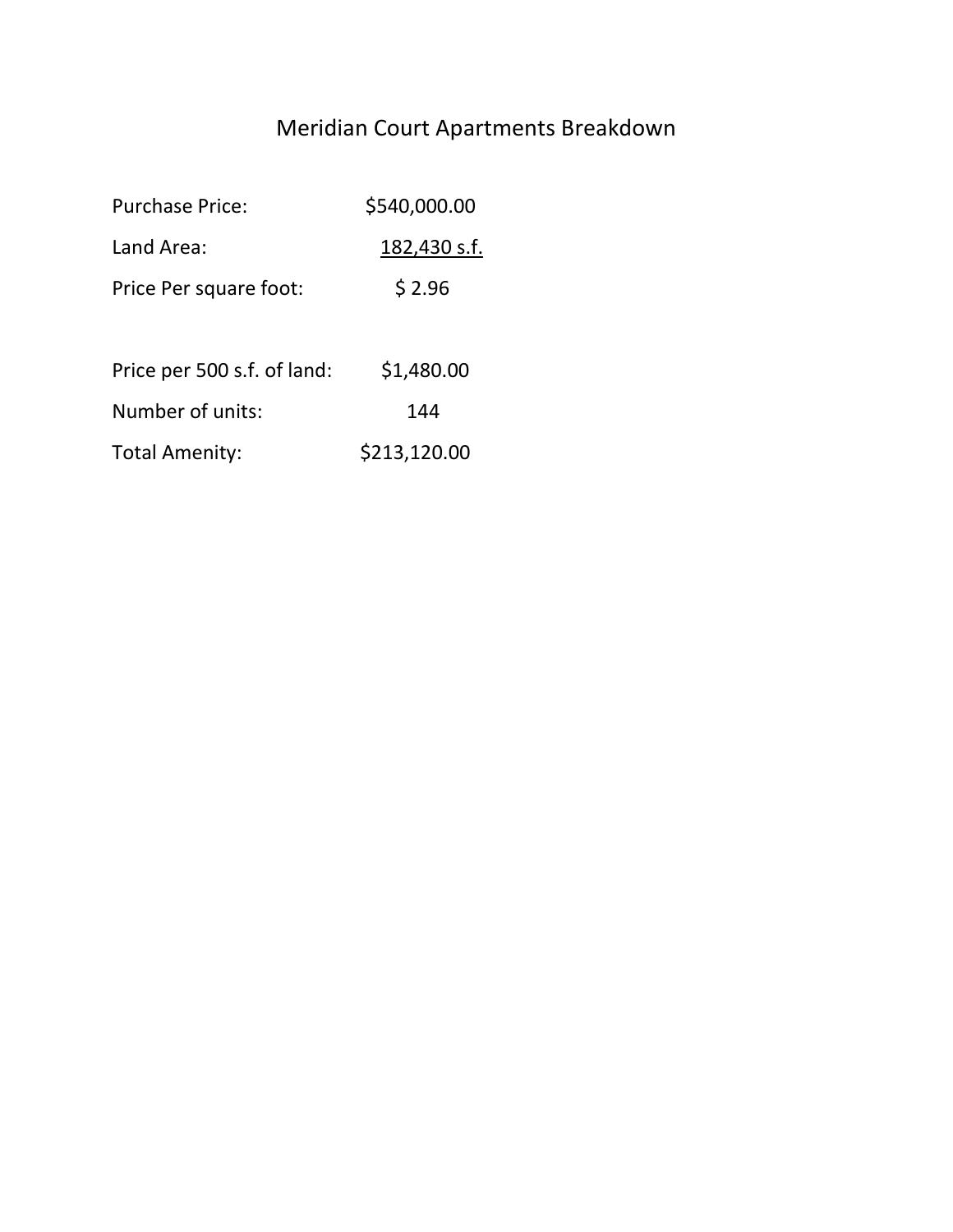The Meridian Station - Ammenity Package

Revised March 21, 2022

| 1 Rocky Mountain Hardscapes Scopes                  | \$ | 173,500.00  |
|-----------------------------------------------------|----|-------------|
| (See attached proposal)                             |    |             |
| 2 Pergola (not including design and engineering)    | \$ | 45,000.00   |
| 3 Patio Furniture                                   | \$ | 12,000.00   |
| 4 Gaming Equipment                                  | \$ | 4,000.00    |
| 5 Concrete Slab (not included above)                |    | 62,500.00   |
| <b>6 Curb &amp; Gutter</b>                          | \$ | 7,500.00    |
| 7 Grading of Site                                   | \$ | 12,500.00   |
| 8 Property Purchase                                 | \$ | 75,000.00   |
| 9 Dog Park Equipment                                | \$ | 25,000.00   |
| 10 Irrigation & Sodding                             | \$ | 5,500.00    |
| <b>11 Archecture &amp; Engineering</b>              | \$ | 15,000.00   |
| 12 Gas Piping and Service                           | \$ | 15,000.00   |
| <b>13 Supervison &amp; General Condtions</b>        | \$ | 15,000.00   |
| <b>14 Contractor Markup</b>                         | \$ | 50,000.00   |
| <b>Total amount for Amenity Design/Construction</b> | \$ | 517,500.00  |
| <b>Total Denied by City of Kalispell</b>            |    | (87,500.00) |
| <b>Total Amenity Package Costs</b>                  | \$ | 430,000.00  |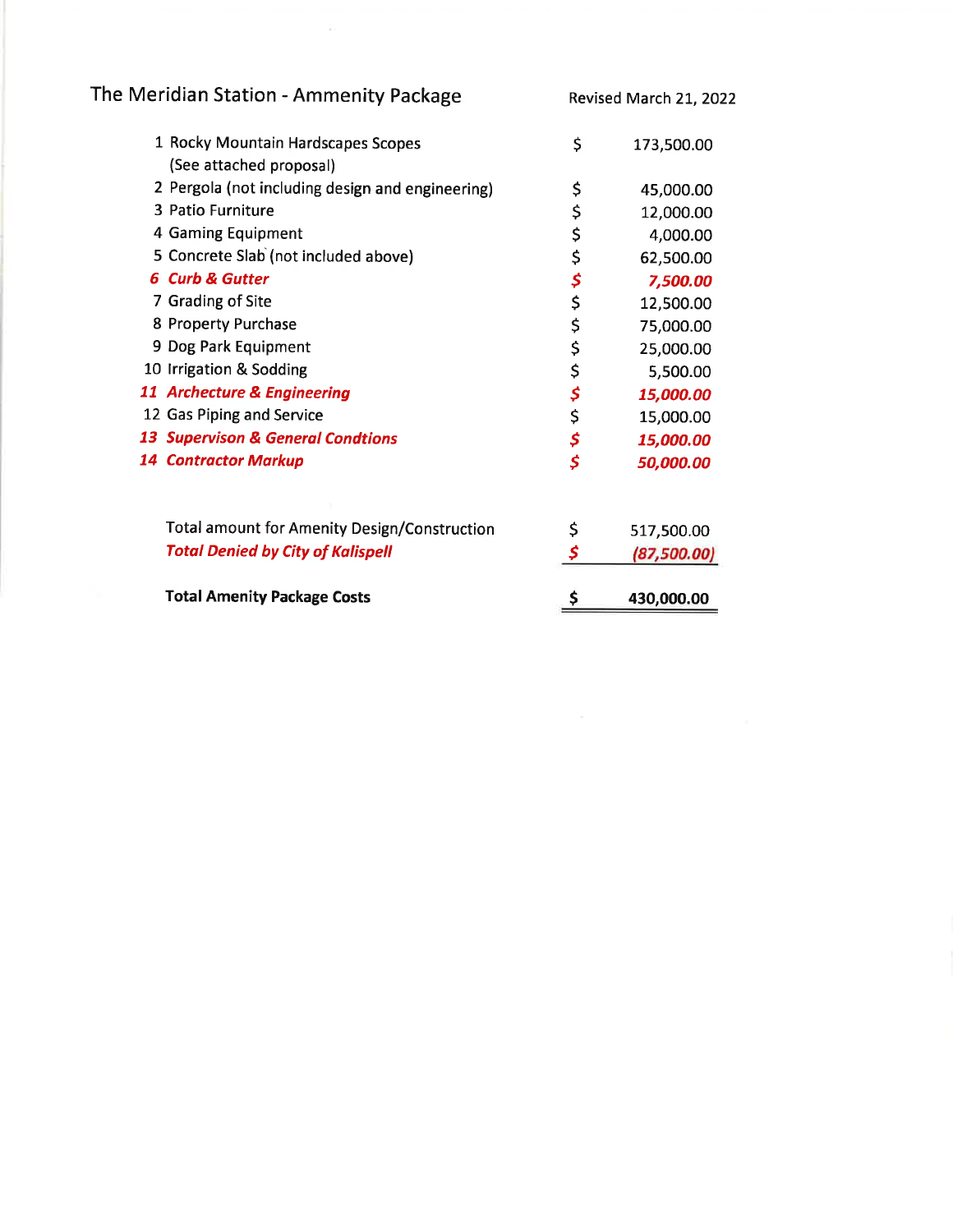

Date: January 26, 2022

Proposal

 $-$  HARDSCAPES $-$ 

BUILD

Meridian Apartments - Outdoor Amenities **Meridian Court** Kalispel, MT

#### Install outdoor amenities area as drawn and as follows:

Install Sport Court multi-sport court as follows:

- Concrete slab not included in this bid
	- Install Power Game athletic tile for 2 color court
		- o 35 total boxes of Power Game tile
		- o Install Sport Slam 6036 basketball goal system
			- Bid assumes U-bolt anchors are installed by concrete contractor when slab Is poured
		- o Install net support pole opposite basketball hoop
			- Bid assumes pole sleeve is placed by concrete contractor when slab is poured
			- Includes net and hardware (winch, crank handle, etc)
		- o Paint lines for basketball and Pickleball

Install paver patio as drawn and as follows:

- $\bullet$  47' x 40' paver area
- Pavers: Belgard Melville Plank, pattern: running bond with large & slim sizes  $\bullet$ o Rio Color Blend
- https://www.belgard.com/products/pavers/melville-plank/
- Soldier Course Border: 1 row Avalon 6x9 border paver, Charcoal color
- Joint sand: Techniseal Nexgel polymeric

Install 2 custom rectangular match lit gas fire pits

- Frame in steel and sheet with decorative steel
- ¼" steel top with 1" rebar edge detail and powder coated finish
- 42x14" Stainless steel pan
- 36" H style stainless steel burner
- Bid includes lava rock fill
- Bid does not include gas connections or piping to pit location

Install (4) Belgard Artworks bench & planter units and (1) 18' long planter unit as drawn:

- Bid includes placement of sleeves for irrigation
- Bid does not include irrigation to planters
- Bid does not include planter fill, plantings, or mulch

Install (2) grill islands as drawn and as follows:

- Grill islands framed with steel studs
- Grill islands sheeted with architectural steel flats & trim
- · Install granite counter tops
- Includes (4) Summerset 30" Resort Grill gas grill units
- · Includes (4) Summerset 30" stainless steel double door units (SSDD-30)
- $\bullet$ Bid does not include gas connections or piping to kitchen location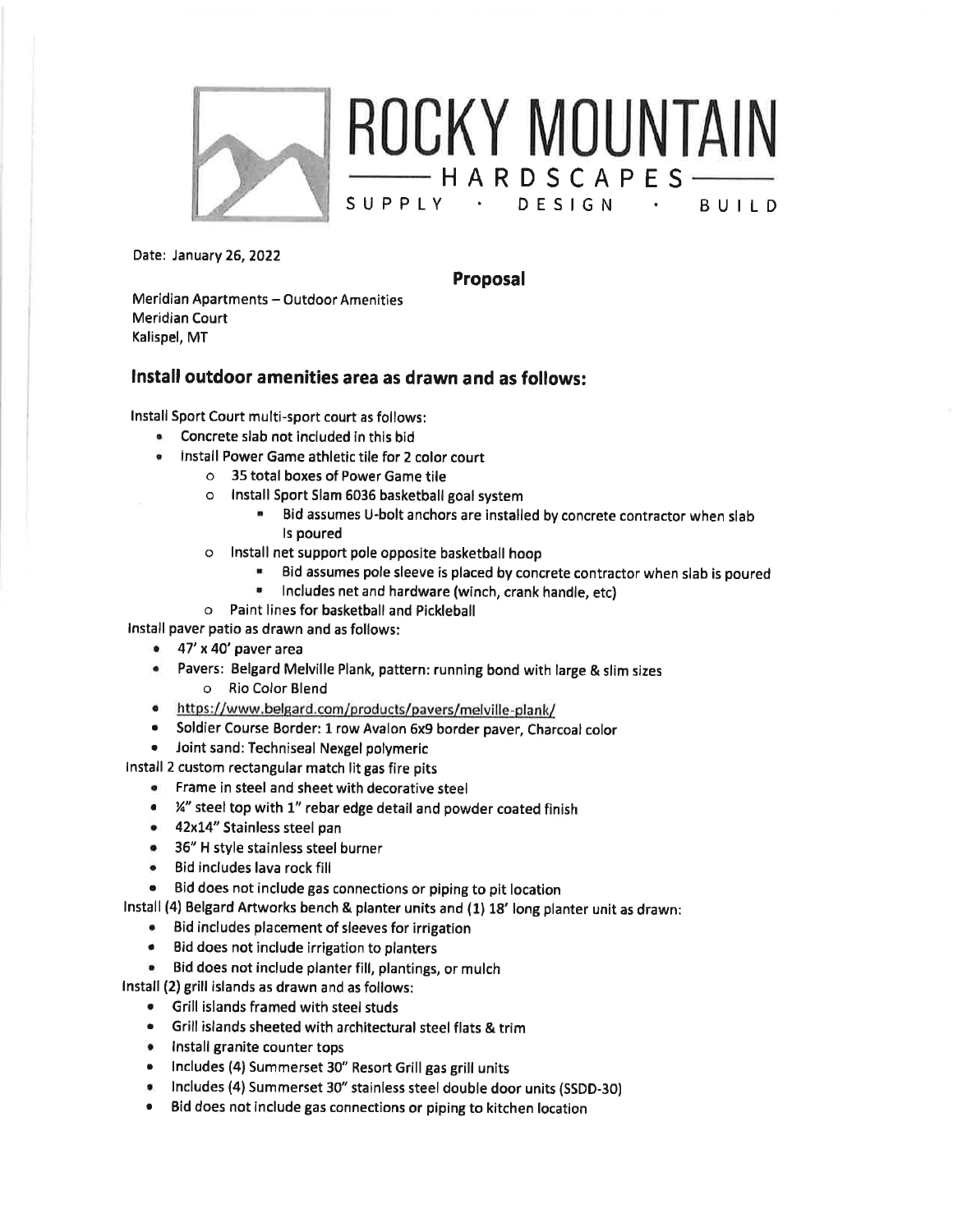Install 48" tall aluminum fence for dog park as drawn and as follows:

- Flat top fence panels with standard bottom rail
	- o Powder coated black color
- Surface mount post attached to concrete curb to minimize maintenance  $\bullet$ o Bid does not include concrete curb installation
- https://www.greatfence.com/aluminum-fencing/commercial-fencing/
- $\bullet$ Install 2 gates as drawn
- Bid does not include landscaping (topsoil & sod)
- Bid does not include irrigation  $\bullet$

Total amount of work described above

#### Install wood pavilion with roof as drawn and as follows:

- Construct pavilion posts, rafters, braces, and roof deck with rough Douglas fir o Roof deck to be rough sawn 1x6 Douglas Fir
- Main support beams to be glulam 5.5"x15"
- Steel bases, gussets and connectors to be ¼" plate steel, black powder coated finish
- . All lumber to be stained prior to installation with Eco-Stain Dark Brown exterior stain
- Steel roofing to be 1" standing seam snap-lock (concealed fasteners), color TBD
	- o 30# roof felt underlayment

**Bid Exclusions:** Engineering/permitting, Concrete slab & curbing, Irrigation, landscaping, mechanical rough ins & connections, FF&E

Submitted By:

**Customer Signature:** 

Jason Lindseth, Owner **Rocky Mountain Hardscapes** 

Rocky Mountain Hardscapes is an ICPI certified paver installer, BTS certified paver Installer & NCMA certified segmental retaining wall installer

MT State Contractor 157453 915 Crescent Drive . Great Falls, MT 59404 . Office 761-2625 . Mobile 781-4151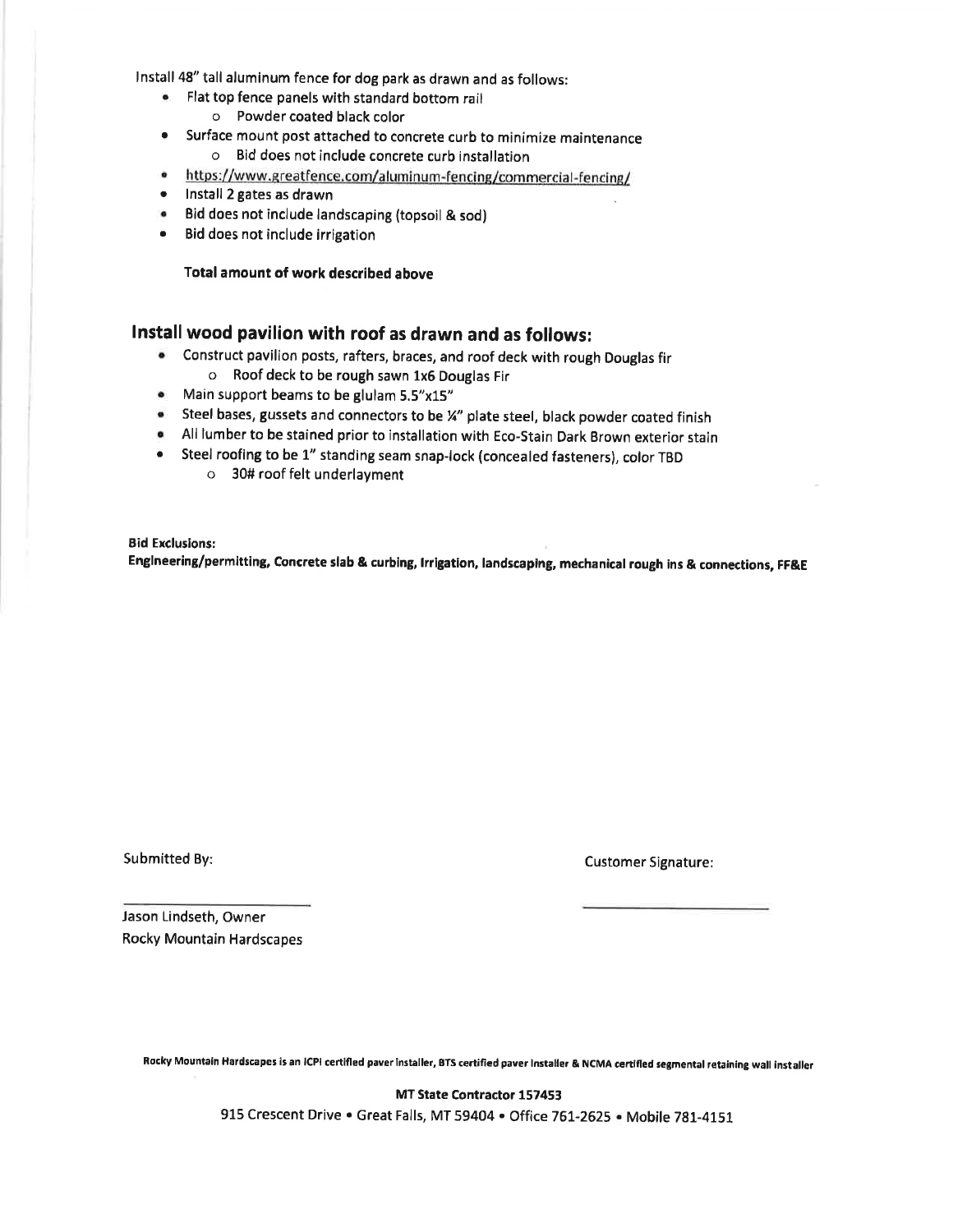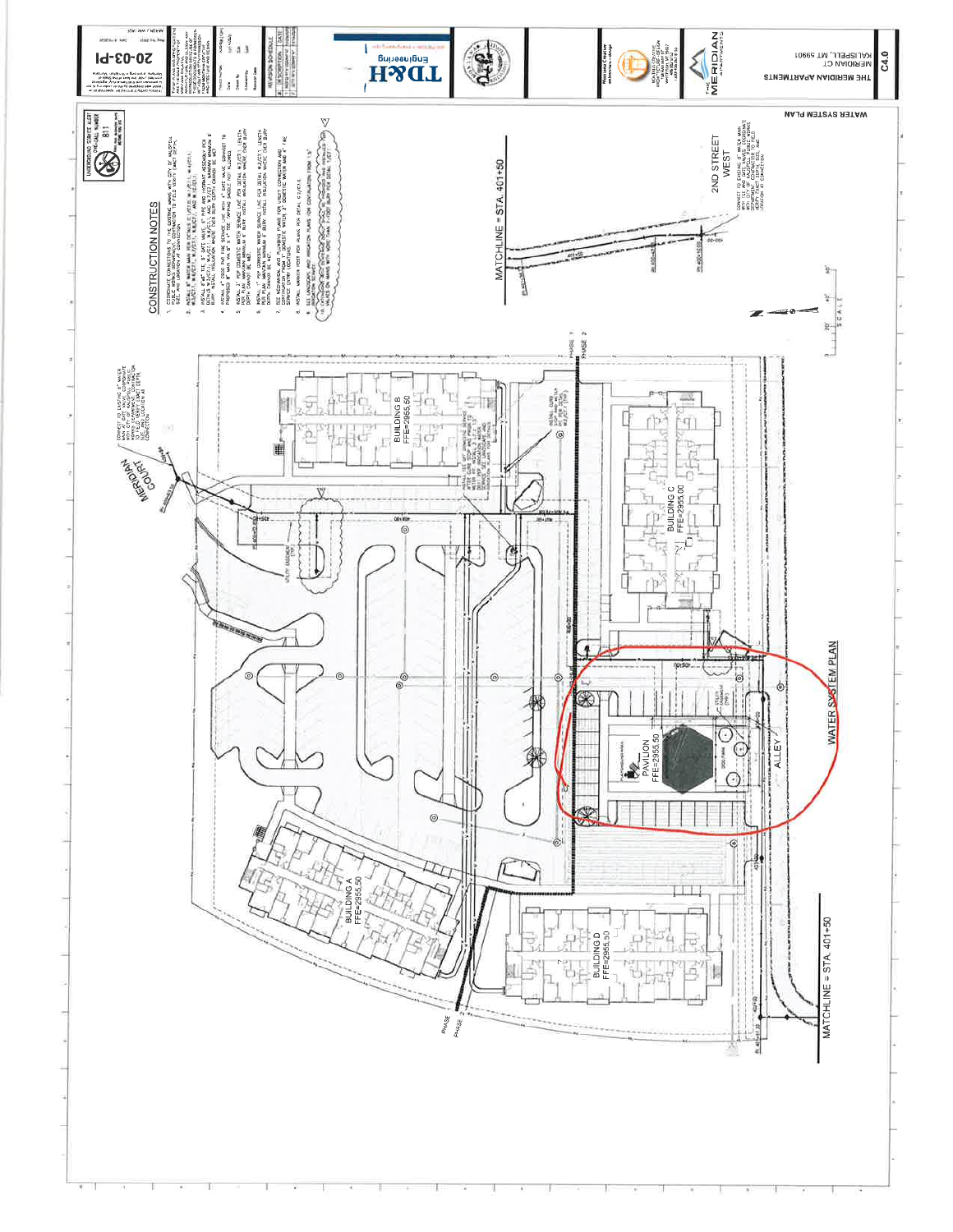